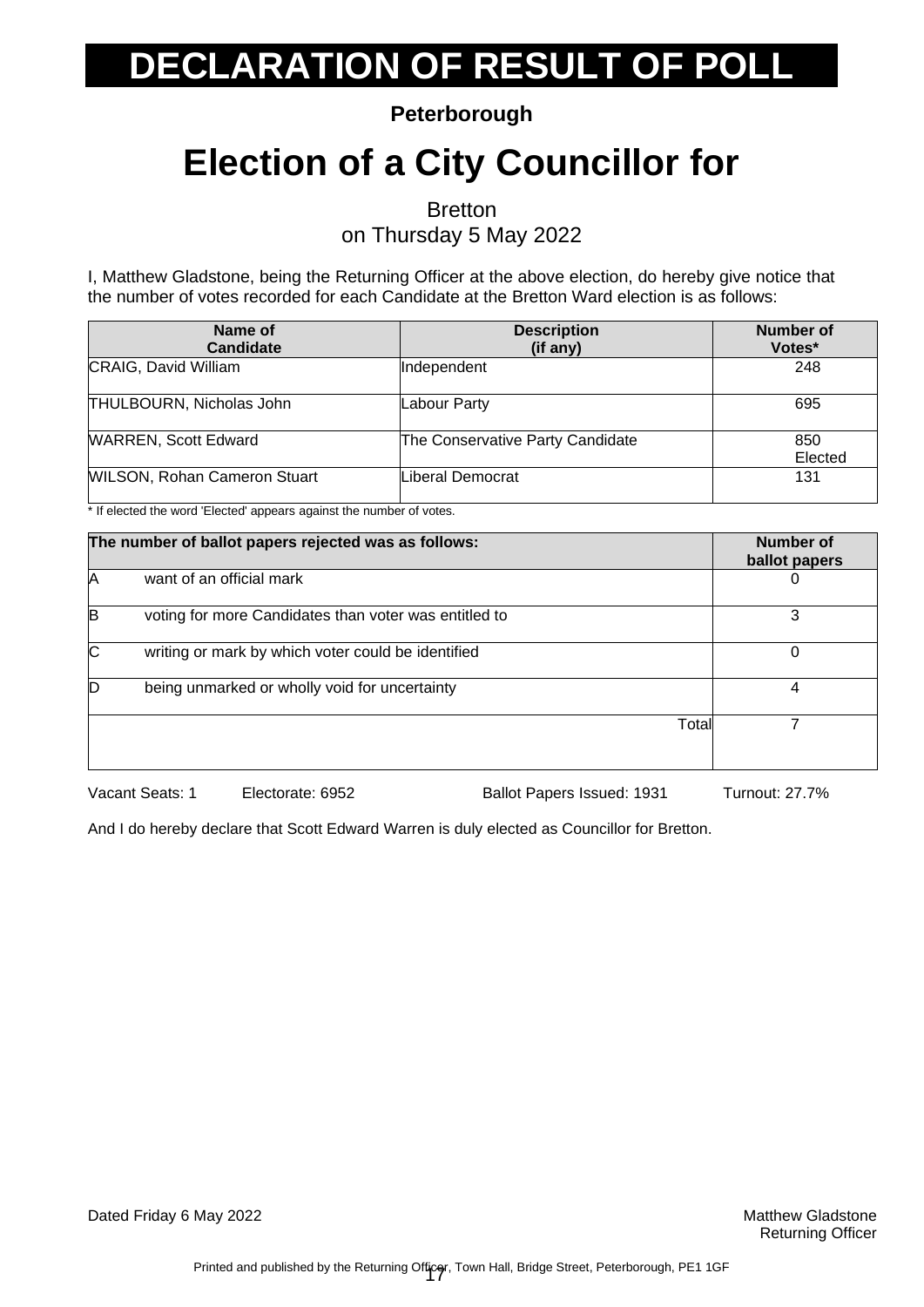**Peterborough**

### **Election of a City Councillor for**

**Central** 

on Thursday 5 May 2022

I, Matthew Gladstone, being the Returning Officer at the above election, do hereby give notice that the number of votes recorded for each Candidate at the Central Ward election is as follows:

| Name of<br><b>Candidate</b>    | <b>Description</b><br>$(if$ any)              | Number of<br>Votes* |
|--------------------------------|-----------------------------------------------|---------------------|
| CAWLEY, Stephen George         | <b>Trade Unionist and Socialist Coalition</b> | 52                  |
| <b>JONES, Alison Margaret</b>  | Labour and Co-operative Party                 | 1720<br>Elected     |
| KNIGHT, Raymond John           | The Green Party                               | 147                 |
| MIRAN, Aleem                   | The Conservative Party Candidate              | 937                 |
| <b>WHITTAKER, Paul Michael</b> | Liberal Democrat                              | 127                 |

\* If elected the word 'Elected' appears against the number of votes.

| The number of ballot papers rejected was as follows: |                                                       | Number of<br>ballot papers |    |
|------------------------------------------------------|-------------------------------------------------------|----------------------------|----|
| IA                                                   | want of an official mark                              |                            |    |
| B                                                    | voting for more Candidates than voter was entitled to |                            | 15 |
| <b>C</b>                                             | writing or mark by which voter could be identified    |                            |    |
|                                                      | being unmarked or wholly void for uncertainty         |                            |    |
|                                                      |                                                       | Total                      | 23 |

Vacant Seats: 1 Electorate: 8598 Ballot Papers Issued: 3006 Turnout: 34.97%

And I do hereby declare that Alison Margaret Jones is duly elected as Councillor for Central.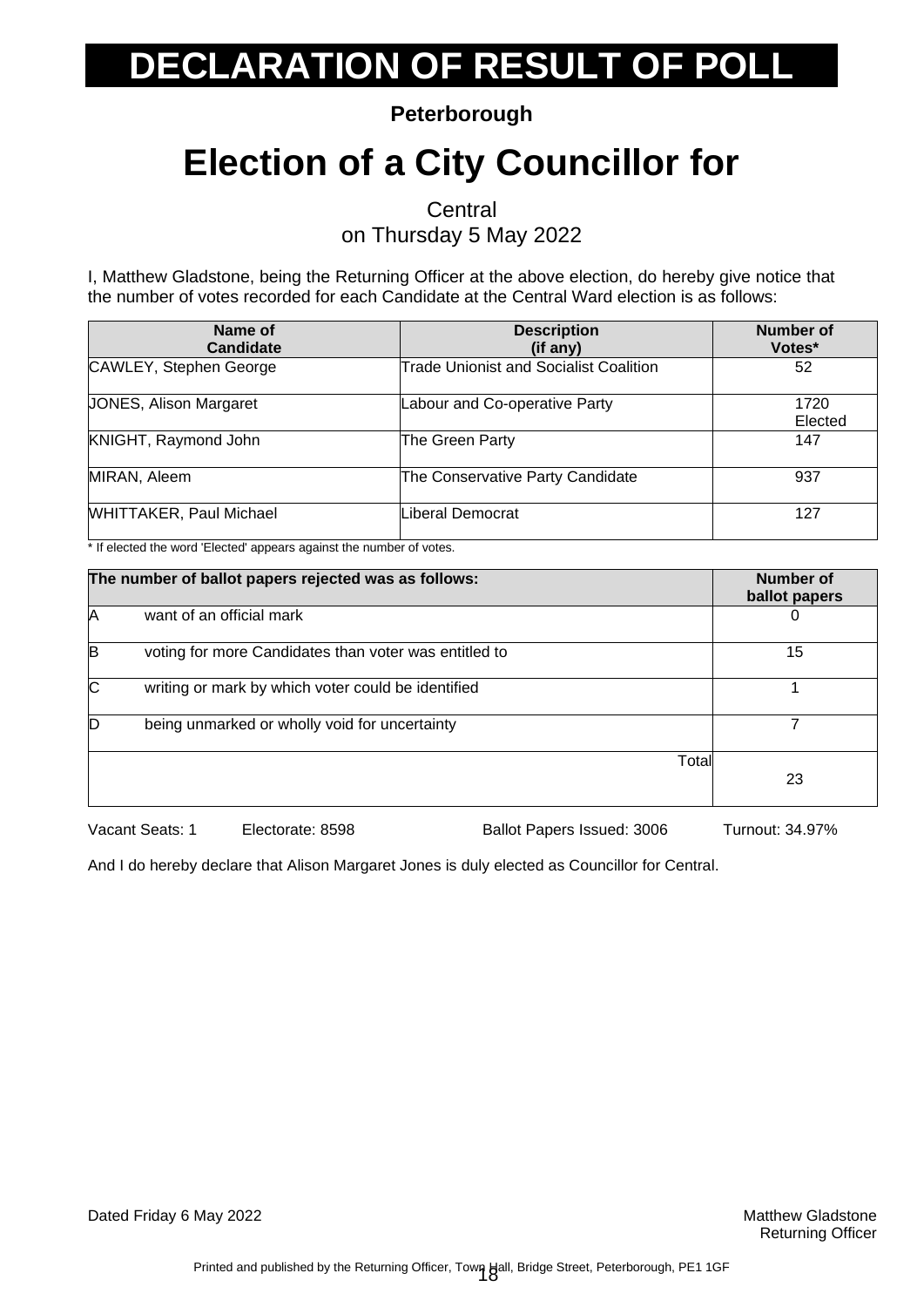**Peterborough**

### **Election of a City Councillor for**

Dogsthorpe on Thursday 5 May 2022

I, Matthew Gladstone, being the Returning Officer at the above election, do hereby give notice that the number of votes recorded for each Candidate at the Dogsthorpe Ward election is as follows:

| Name of<br><b>Candidate</b> | <b>Description</b><br>(if any)                  | Number of<br>Votes* |
|-----------------------------|-------------------------------------------------|---------------------|
| <b>BRACE, Kelsey Jack</b>   | The Green Party                                 | 68                  |
| <b>JONES, Dennis Peter</b>  | Labour and Co-operative Party                   | 1107<br>Elected     |
| <b>PETCH, Robert Bede</b>   | Freedom Alliance. Real People. Real Alternative | 45                  |
| RINGLER, Sandra Maria       | <b>Liberal Democrat</b>                         | 140                 |
| <b>VAINAUSKAS, Marius</b>   | The Conservative Party Candidate                | 568                 |

\* If elected the word 'Elected' appears against the number of votes.

| The number of ballot papers rejected was as follows: |                                                       | <b>Number of</b><br>ballot papers |
|------------------------------------------------------|-------------------------------------------------------|-----------------------------------|
| IA                                                   | want of an official mark                              |                                   |
| B                                                    | voting for more Candidates than voter was entitled to | っ                                 |
| ІС                                                   | writing or mark by which voter could be identified    |                                   |
|                                                      | being unmarked or wholly void for uncertainty         | 5                                 |
|                                                      |                                                       | Total<br>8                        |

Vacant Seats: 1 Electorate: 7018 Ballot Papers Issued: 1936 Turnout: 27.59%

And I do hereby declare that Dennis Peter Jones is duly elected as Councillor for Dogsthorpe.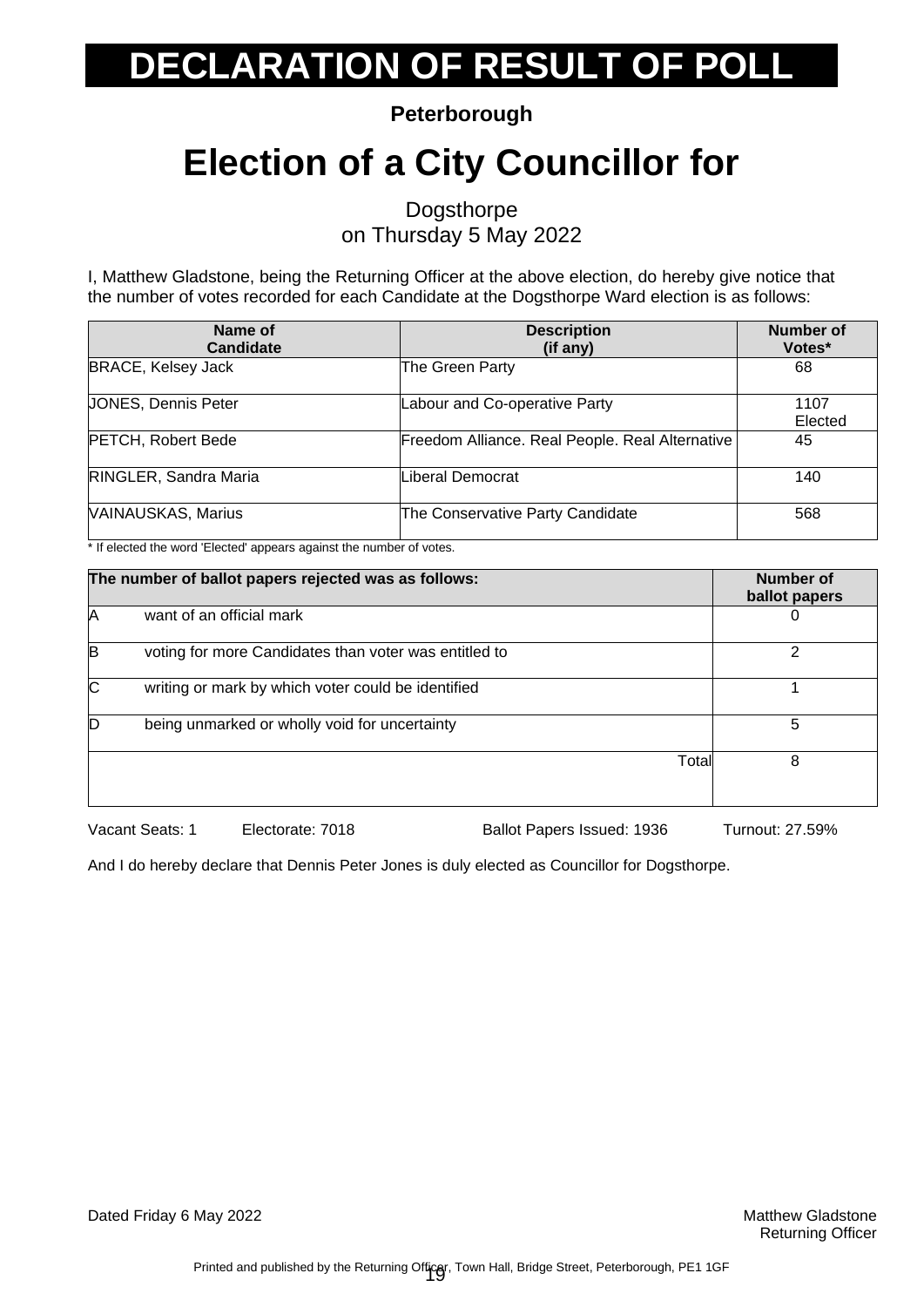**Peterborough**

### **Election of a City Councillor for**

East

on Thursday 5 May 2022

I, Matthew Gladstone, being the Returning Officer at the above election, do hereby give notice that the number of votes recorded for each Candidate at the East Ward election is as follows:

| Name of<br><b>Candidate</b> | <b>Description</b><br>(if any)   | <b>Number of</b><br>Votes* |
|-----------------------------|----------------------------------|----------------------------|
| CHAPMAN, Luke               | The Green Party                  | 118                        |
| CLARK, Stuart               | Liberal Democrat                 | 144                        |
| HEMRAJ, Samantha Jane       | Labour and Co-operative Party    | 990<br>Elected             |
| PEREIRA, Domnic             | The Conservative Party Candidate | 862                        |

\* If elected the word 'Elected' appears against the number of votes.

| The number of ballot papers rejected was as follows: |                                                       | Number of<br>ballot papers |
|------------------------------------------------------|-------------------------------------------------------|----------------------------|
| A                                                    | want of an official mark                              |                            |
| B                                                    | voting for more Candidates than voter was entitled to | 3                          |
| C                                                    | writing or mark by which voter could be identified    | 0                          |
| D                                                    | being unmarked or wholly void for uncertainty         |                            |
|                                                      | Total                                                 | 10                         |

Vacant Seats: 1 Electorate: 7404 Ballot Papers Issued: 2124 Turnout: 28.7%

And I do hereby declare that Samantha Jane Hemraj is duly elected as Councillor for East.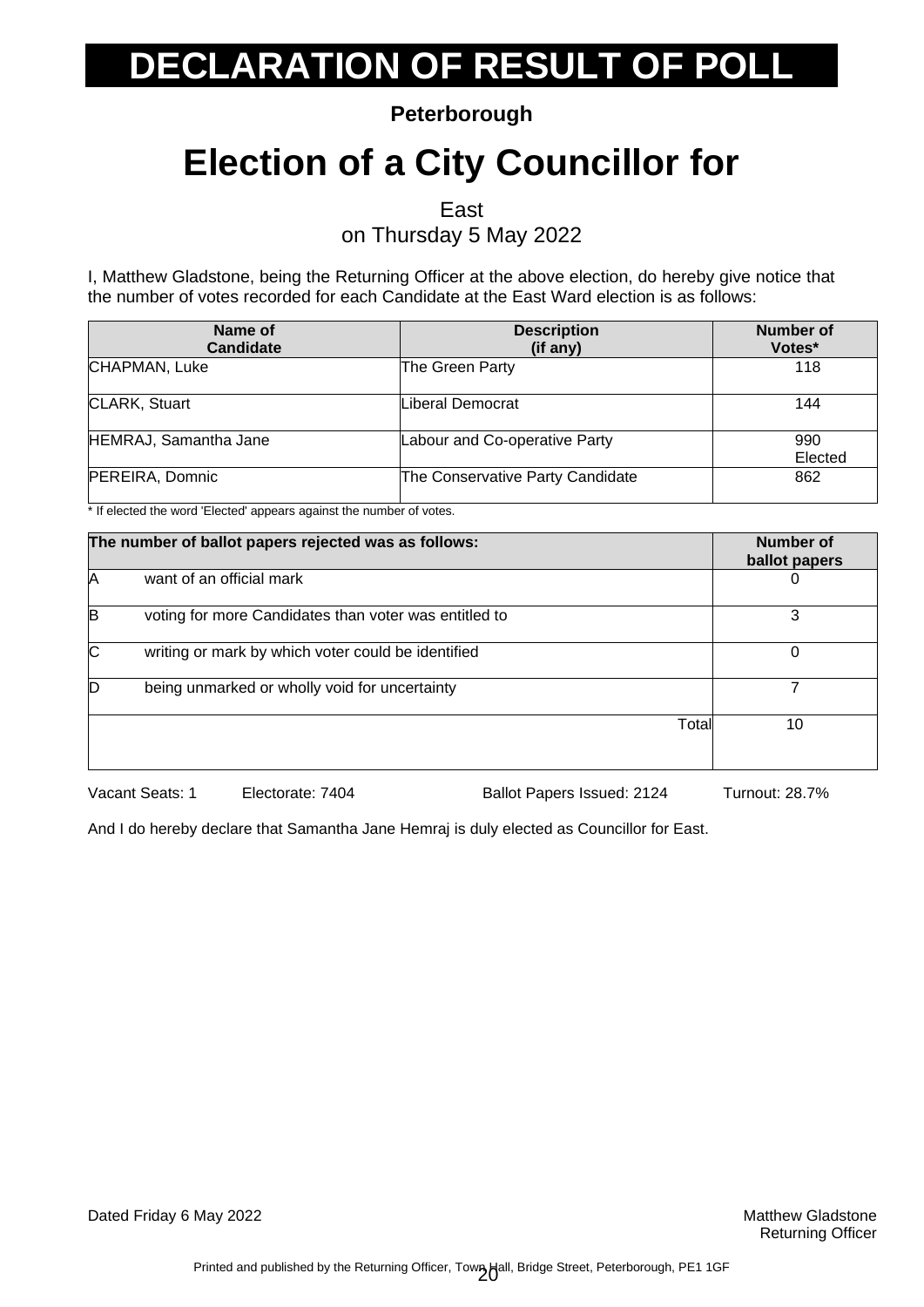**Peterborough**

#### **Election of a City Councillor for**

Eye, Thorney & Newborough on Thursday 5 May 2022

I, Matthew Gladstone, being the Returning Officer at the above election, do hereby give notice that the number of votes recorded for each Candidate at the Eye, Thorney and Newborough Ward election is as follows:

| Name of<br><b>Candidate</b> | <b>Description</b><br>(if any)   | <b>Number of</b><br>Votes* |
|-----------------------------|----------------------------------|----------------------------|
| ALEXANDER, Michael          | The Green Party                  | 285                        |
| <b>GERAGHTY, Annie</b>      | Liberal Democrat                 | 152                        |
| LEWIS, Kim Michelle         | Labour Party                     | 549                        |
| RAY, Rylan Luke             | The Conservative Party Candidate | 1269<br>Elected            |

\* If elected the word 'Elected' appears against the number of votes.

| The number of ballot papers rejected was as follows: |                                                       | Number of<br>ballot papers |
|------------------------------------------------------|-------------------------------------------------------|----------------------------|
| A                                                    | want of an official mark                              | 0                          |
| B                                                    | voting for more Candidates than voter was entitled to | 0                          |
| $\overline{C}$                                       | writing or mark by which voter could be identified    | $\Omega$                   |
|                                                      | being unmarked or wholly void for uncertainty         | 10                         |
|                                                      | Total                                                 | 10                         |

Vacant Seats: 1 Electorate: 7597 Ballot Papers Issued: 2265 Turnout: 29.81%

And I do hereby declare that Rylan Luke Ray is duly elected as Councillor for Eye, Thorney & Newborough.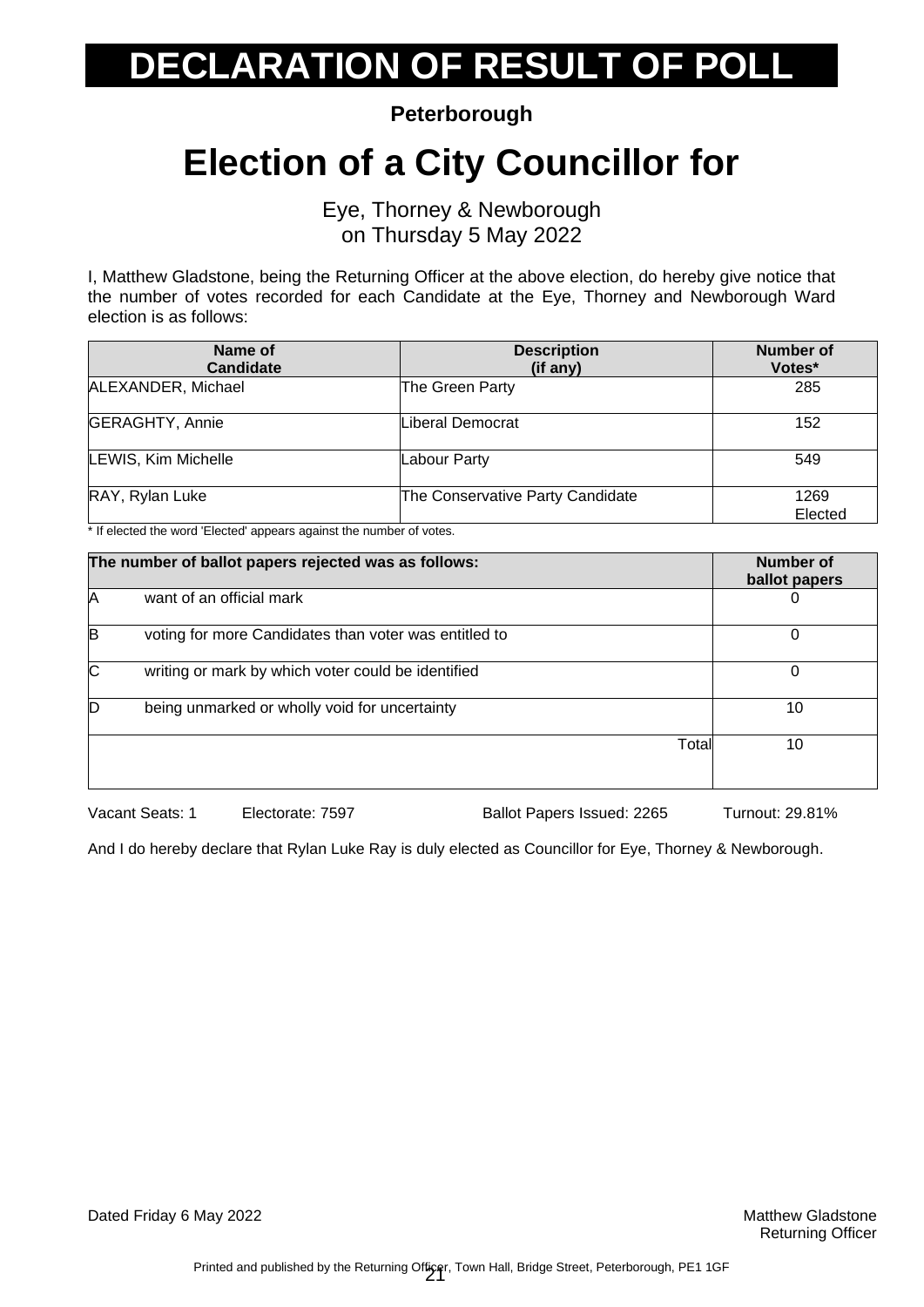**Peterborough**

### **Election of a City Councillor for**

Fletton & Stanground on Thursday 5 May 2022

I, Matthew Gladstone, being the Returning Officer at the above election, do hereby give notice that the number of votes recorded for each Candidate at the Fletton and Stanground Ward election is as follows:

| Name of<br><b>Candidate</b> | <b>Description</b><br>(if any) | Number of<br>Votes* |
|-----------------------------|--------------------------------|---------------------|
| HOGG, Christian Druery      | Liberal Democrat               | 1030<br>Elected     |
| MAHMOOD, Asim               | Labour Party Candidate         | 442                 |
| SEAGER, Jade                | Liberal Democrat               | 928<br>Elected      |
| <b>VICHARE, Vishal</b>      | Conservative Party Candidate   | 566                 |
| <b>WALSH, Irene</b>         | Conservative Party Candidate   | 605                 |

\* If elected the word 'Elected' appears against the number of votes.

| The number of ballot papers rejected was as follows: |                                                       | <b>Number of</b><br>votes |
|------------------------------------------------------|-------------------------------------------------------|---------------------------|
| Ά                                                    | want of an official mark                              | 6                         |
| B                                                    | voting for more Candidates than voter was entitled to | 4                         |
| $\overline{\text{c}}$                                | writing or mark by which voter could be identified    | 0                         |
| D                                                    | being unmarked or wholly void for uncertainty         | 14                        |
| E                                                    | rejected in part                                      | $\Omega$                  |
|                                                      | Total                                                 | 24                        |

Vacant Seats: 2 Electorate: 7463 Ballot Papers Issued: 1974 Turnout: 26.5%

And I do hereby declare that Christian Drury Hogg and Jade Seager are duly elected as Councillors for Fletton & Stanground.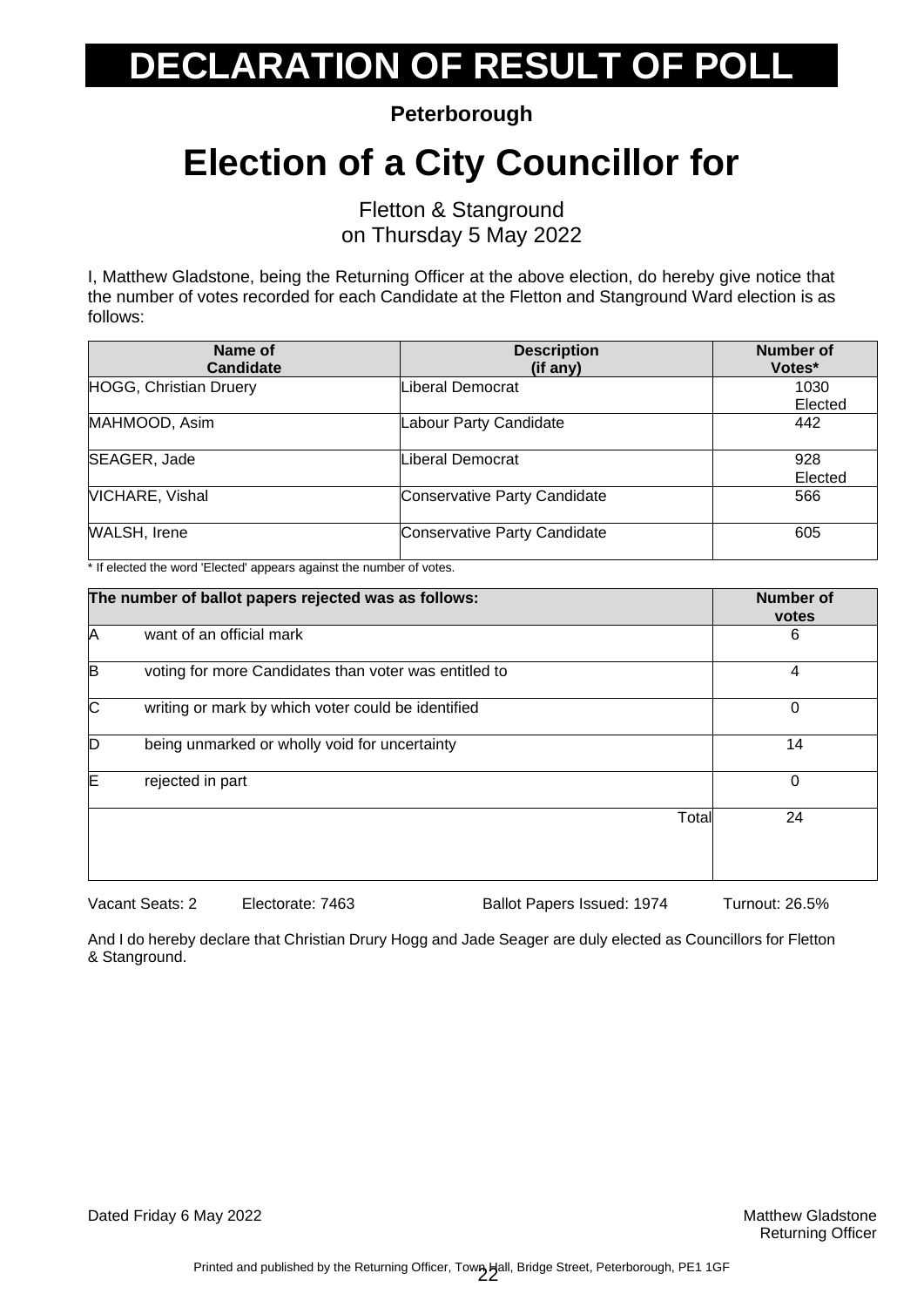**Peterborough**

### **Election of a City Councillor for**

Fletton & Woodston on Thursday 5 May 2022

I, Matthew Gladstone, being the Returning Officer at the above election, do hereby give notice that the number of votes recorded for each Candidate at the Fletton and Woodston Ward election is as follows:

| Name of<br>Candidate             | <b>Description</b><br>(if any) | Number of<br>Votes* |
|----------------------------------|--------------------------------|---------------------|
| DOWSON, Alan Grant               | Labour and Co-operative Party  | 880<br>Elected      |
| <b>STEVENSON, David Nicholas</b> | The Green Party                | 202                 |
| <b>WALTON, Neil Christopher</b>  | Liberal Democrat               | 139                 |
| <b>WILLEY, Andrew Stephen</b>    | Conservative Party Candidate   | 812                 |

\* If elected the word 'Elected' appears against the number of votes.

|   | The number of ballot papers rejected was as follows:  |       | Number of<br>ballot papers |
|---|-------------------------------------------------------|-------|----------------------------|
| Α | want of an official mark                              |       | $\mathbf{O}$               |
| B | voting for more Candidates than voter was entitled to |       | 4                          |
| C | writing or mark by which voter could be identified    |       | 0                          |
| D | being unmarked or wholly void for uncertainty         |       | 9                          |
|   |                                                       | Total | 13                         |

Vacant Seats: 1 Electorate: 7832 Ballot Papers Issued: 2046 Turnout: 26.12

And I do hereby declare that Alan Grant Dowson is duly elected as Councillor for Fletton & Woodston.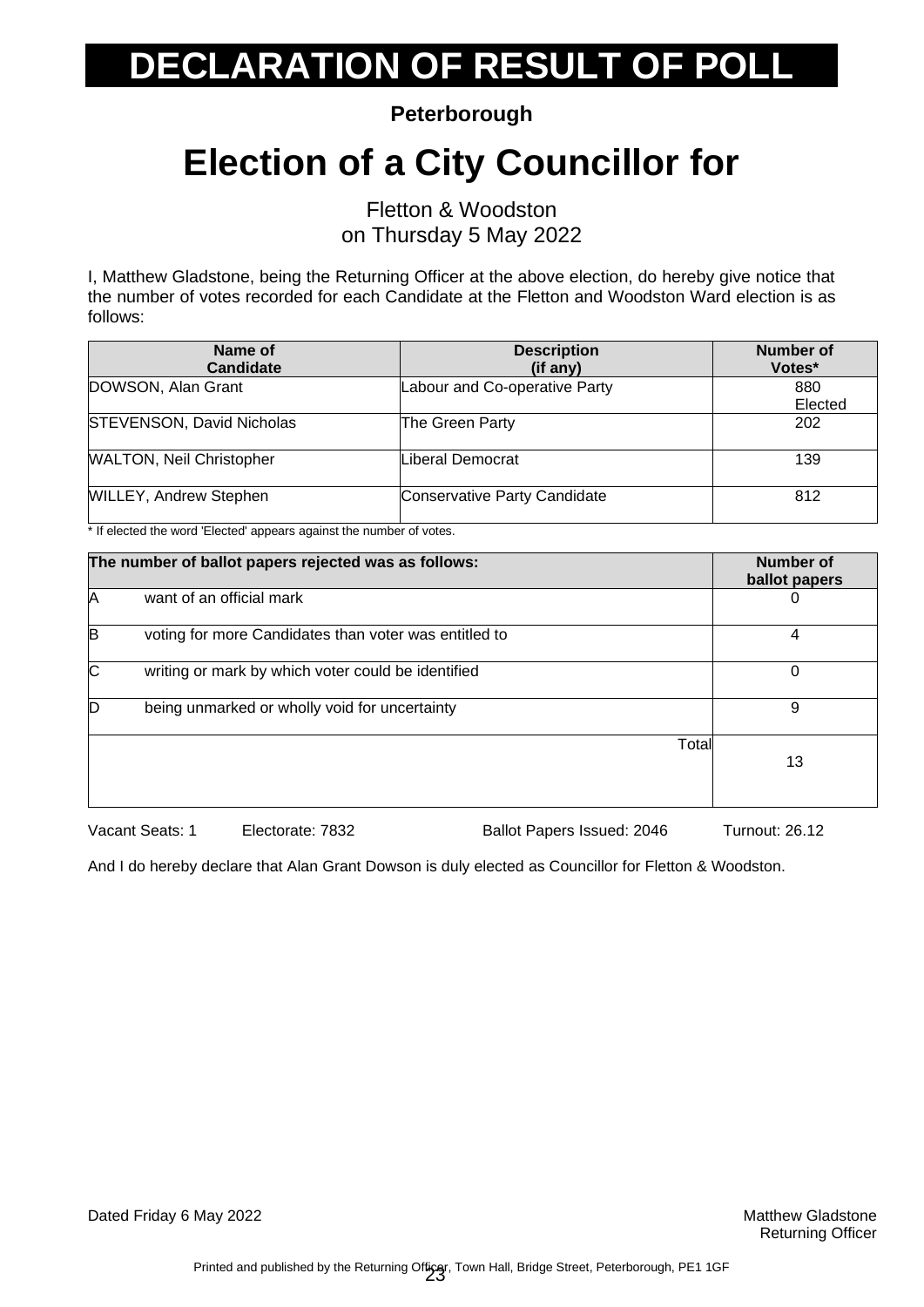**Peterborough**

### **Election of a City Councillor for**

**Gunthorpe** 

on Thursday 5 May 2022

I, Matthew Gladstone, being the Returning Officer at the above election, do hereby give notice that the number of votes recorded for each Candidate at the Gunthorpe Ward election is as follows:

| Name of<br><b>Candidate</b>          | <b>Description</b><br>(if any)   | Number of<br>Votes* |
|--------------------------------------|----------------------------------|---------------------|
| <b>BOND, Andrew William Fredrick</b> | Liberal Democrat                 | 1259<br>Elected     |
| GOWER, Jack James                    | Labour Party                     | 250                 |
| PEACH, John Philip                   | The Conservative Party Candidate | 996                 |

\* If elected the word 'Elected' appears against the number of votes.

| The number of ballot papers rejected was as follows:  | Number of<br>ballot papers |
|-------------------------------------------------------|----------------------------|
| want of an official mark                              |                            |
| voting for more Candidates than voter was entitled to |                            |
| writing or mark by which voter could be identified    | 0                          |
| being unmarked or wholly void for uncertainty         | 5                          |
| Total                                                 | 6                          |
|                                                       |                            |

Vacant Seats: 1 Electorate: 6776 Ballot Papers Issued: 2511 Turnout: 37.06%

And I do hereby declare that Andrew William Frederick Bond is duly elected as Councillor for Gunthorpe.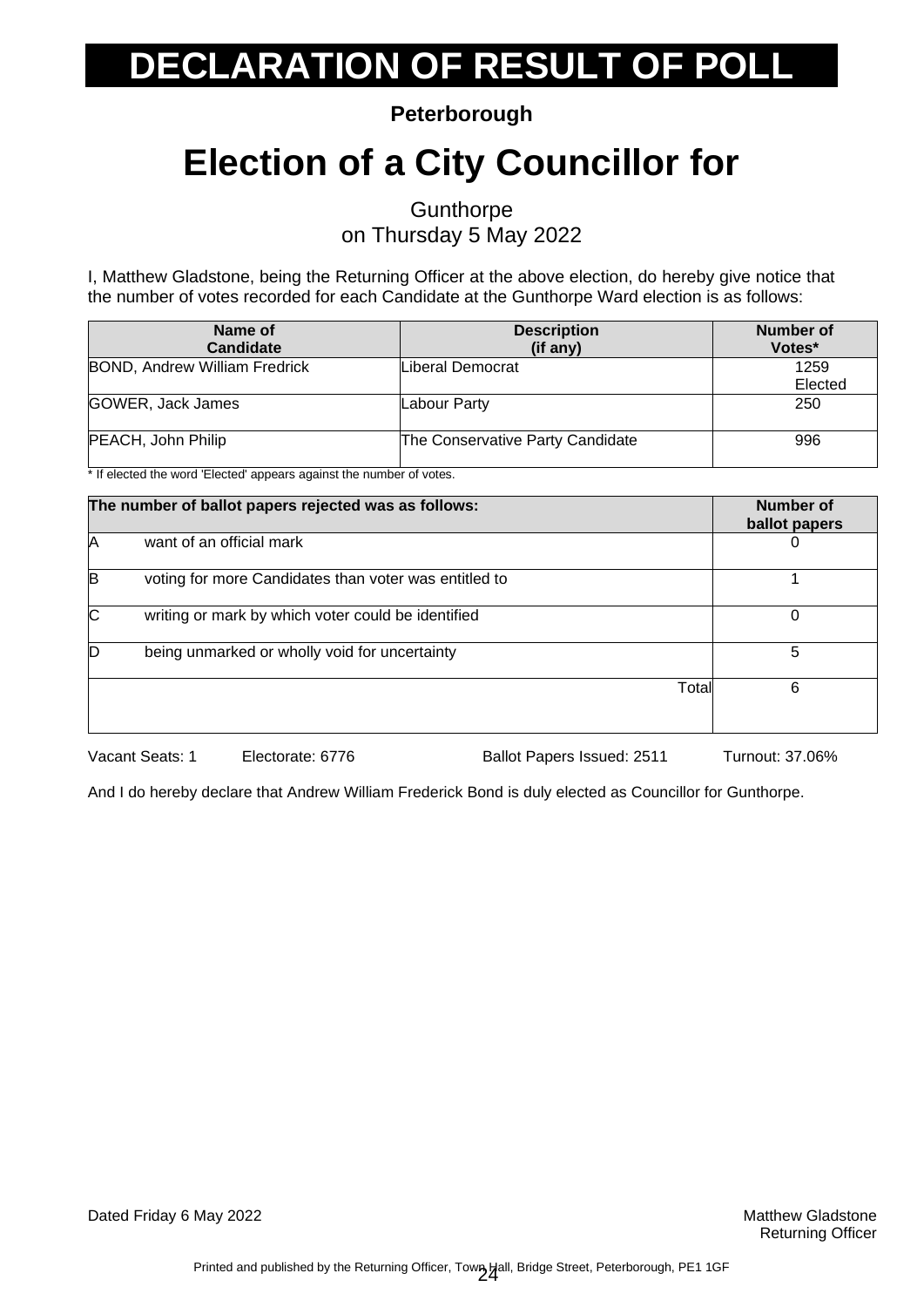**Peterborough**

### **Election of a City Councillor for**

Hampton Vale on Thursday 5 May 2022

I, Matthew Gladstone, being the Returning Officer at the above election, do hereby give notice that the number of votes recorded for each Candidate at the Hampton Vale Ward election is as follows:

| Name of<br><b>Candidate</b>         | <b>Description</b><br>$(if$ any)                | <b>Number of</b><br>Votes* |
|-------------------------------------|-------------------------------------------------|----------------------------|
| CERESTE, Marco                      | The Conservative Party Candidate                | 398                        |
|                                     |                                                 | Elected                    |
| <b>FEDOROVS, Arturs</b>             | Freedom Alliance. Real People. Real Alternative | 54                         |
| <b>GERAGHTY, Olivia Isabel Jane</b> | Liberal Democrat                                | 291                        |
| <b>THOMPSON, William Thomas</b>     | Labour Party                                    | 264                        |
| <b>WARNE, Barry Anthony</b>         | The Green Party                                 | 65                         |

\* If elected the word 'Elected' appears against the number of votes.

|          | The number of ballot papers rejected was as follows:  |       | Number of<br>ballot papers |
|----------|-------------------------------------------------------|-------|----------------------------|
| A        | want of an official mark                              |       |                            |
| IB       | voting for more Candidates than voter was entitled to |       |                            |
| <b>C</b> | writing or mark by which voter could be identified    |       | 0                          |
|          | being unmarked or wholly void for uncertainty         |       | 6                          |
|          |                                                       | Total |                            |
|          |                                                       |       |                            |

Vacant Seats: 1 Electorate: 5225 Ballot Papers Issued: 1079 Turnout: 20.65%

And I do hereby declare that Marco Cereste is duly elected as Councillor for Hampton Vale.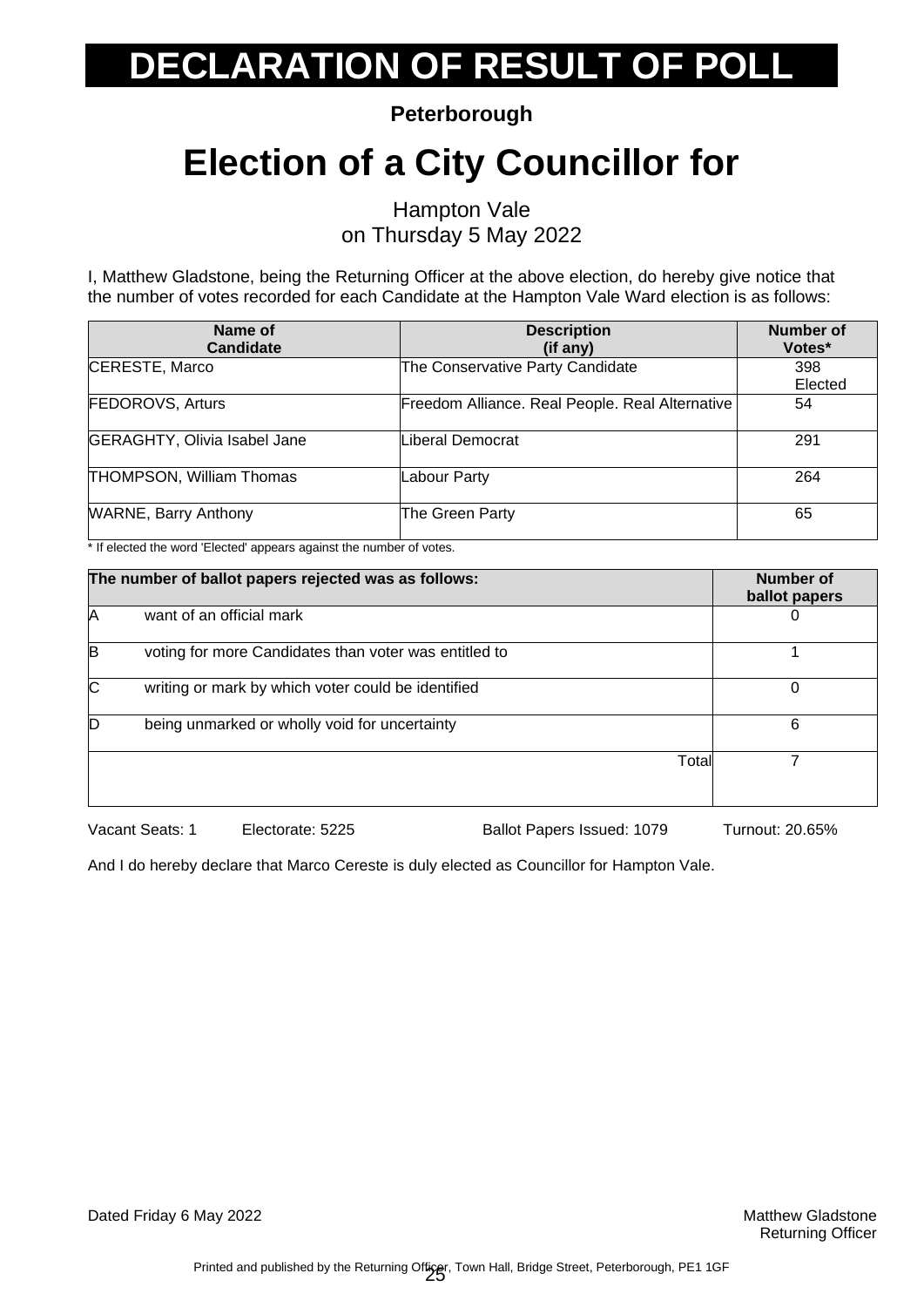**Peterborough**

### **Election of a City Councillor for**

Hargate & Hempsted on Thursday 5 May 2022

I, Matthew Gladstone, being the Returning Officer at the above election, do hereby give notice that the number of votes recorded for each Candidate at the Hargate and Hempsted Ward election is as follows:

| Name of<br><b>Candidate</b>     | <b>Description</b><br>(if any)   | Number of<br>Votes* |
|---------------------------------|----------------------------------|---------------------|
| FAROOQ, Mohammed                | The Conservative Party Candidate | 672<br>Elected      |
| KUJIYAT, Timothy Akau           | Labour Party                     | 427                 |
| SPEED, Rachel Ann               | Liberal Democrat                 | 155                 |
| <b>WHITAKER, Michael Robert</b> | The Green Party                  | 90                  |

\* If elected the word 'Elected' appears against the number of votes.

|                | The number of ballot papers rejected was as follows:  | Number of<br>ballot papers |
|----------------|-------------------------------------------------------|----------------------------|
| ΙA             | want of an official mark                              | 0                          |
| B              | voting for more Candidates than voter was entitled to | 2                          |
| $\overline{C}$ | writing or mark by which voter could be identified    | 0                          |
| D              | being unmarked or wholly void for uncertainty         | 3                          |
|                | Total                                                 | 5                          |

Vacant Seats: 1 Electorate: 6209 Ballot Papers Issued: 1349 Turnout: 21.73%

And I do hereby declare that Mohammed Farooq is duly elected as Councillor for Hargate & Hempsted.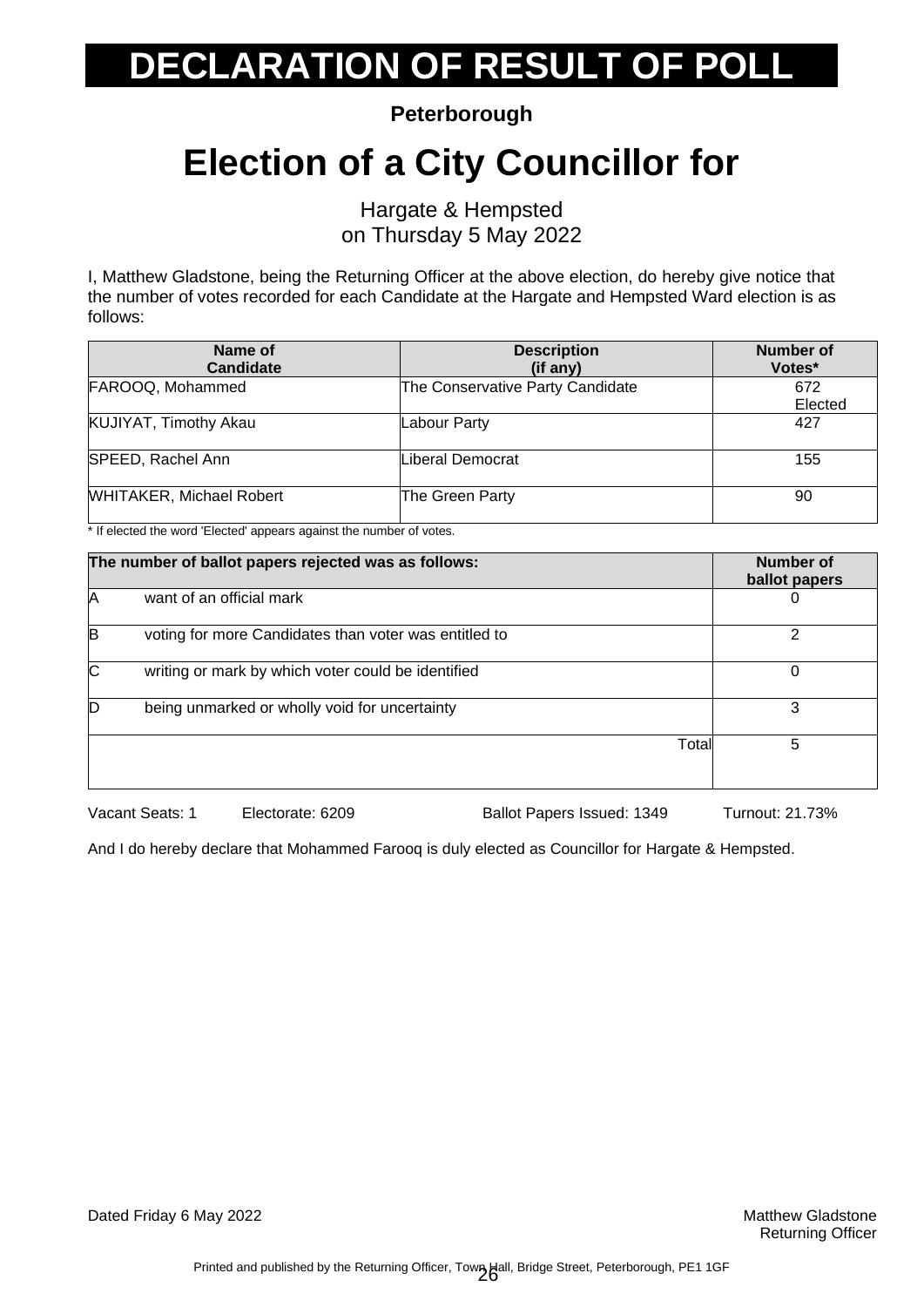**Peterborough**

### **Election of a City Councillor for**

**North** 

on Thursday 5 May 2022

I, Matthew Gladstone, being the Returning Officer at the above election, do hereby give notice that the number of votes recorded for each Candidate at the North Ward election is as follows:

| Name of<br><b>Candidate</b>                                                                                | <b>Description</b><br>$(if$ any) | Number of<br>Votes* |
|------------------------------------------------------------------------------------------------------------|----------------------------------|---------------------|
| AKIM, Akim                                                                                                 | The Conservative Party Candidate | 652                 |
| <b>BI.</b> Noreen<br>→ If all and shift a conduct IEI announced a seasona and the conduction of contacts a | Labour and Co-operative Party    | 1708<br>Elected     |

If elected the word 'Elected' appears against the number of votes.

|    | The number of ballot papers rejected was as follows:  | Number of<br>ballot papers |
|----|-------------------------------------------------------|----------------------------|
| IA | want of an official mark                              | 0                          |
| B  | voting for more Candidates than voter was entitled to | 8                          |
| C  | writing or mark by which voter could be identified    | 0                          |
| D  | being unmarked or wholly void for uncertainty         | 17                         |
|    | Total                                                 | 25                         |

Vacant Seats: 1 Electorate: 7259 Ballot Papers Issued: 2385 Turnout: 32.86%

And I do hereby declare that Noreen Bi is duly elected as Councillor for North.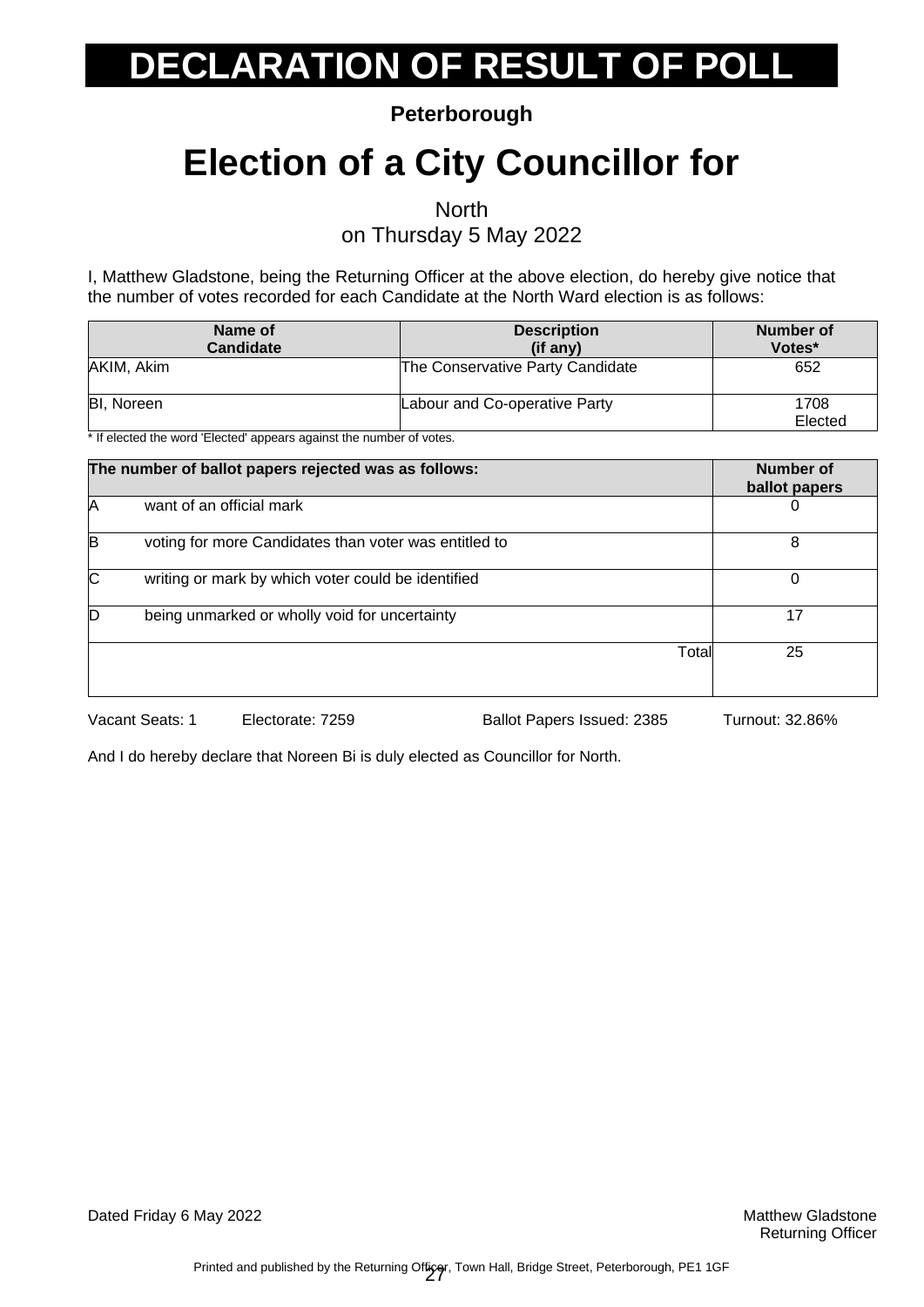**Peterborough**

### **Election of a City Councillor for**

Orton Longueville on Thursday 5 May 2022

I, Matthew Gladstone, being the Returning Officer at the above election, do hereby give notice that the number of votes recorded for each Candidate at the Orton Longueville Ward election is as follows:

| Name of<br><b>Candidate</b> | <b>Description</b><br>(if any)   | <b>Number of</b><br>Votes* |
|-----------------------------|----------------------------------|----------------------------|
| <b>BULL, June Mary</b>      | The Green Party                  | 221                        |
| <b>PENNIALL, Nicholas</b>   | Liberal Democrat                 | 241                        |
| PERKINS, Michael            | The Conservative Party Candidate | 823<br>Elected             |
| SMITH, Wendy Mary           | Labour and Co-operative Party    | 804                        |

\* If elected the word 'Elected' appears against the number of votes.

| 5 |
|---|
|   |
|   |

Vacant Seats: 1 Electorate: 7768 Ballot Papers Issued: 2096 Turnout: 26.99%

And I do hereby declare that Michael Perkins is duly elected as Councillor for Orton Longueville.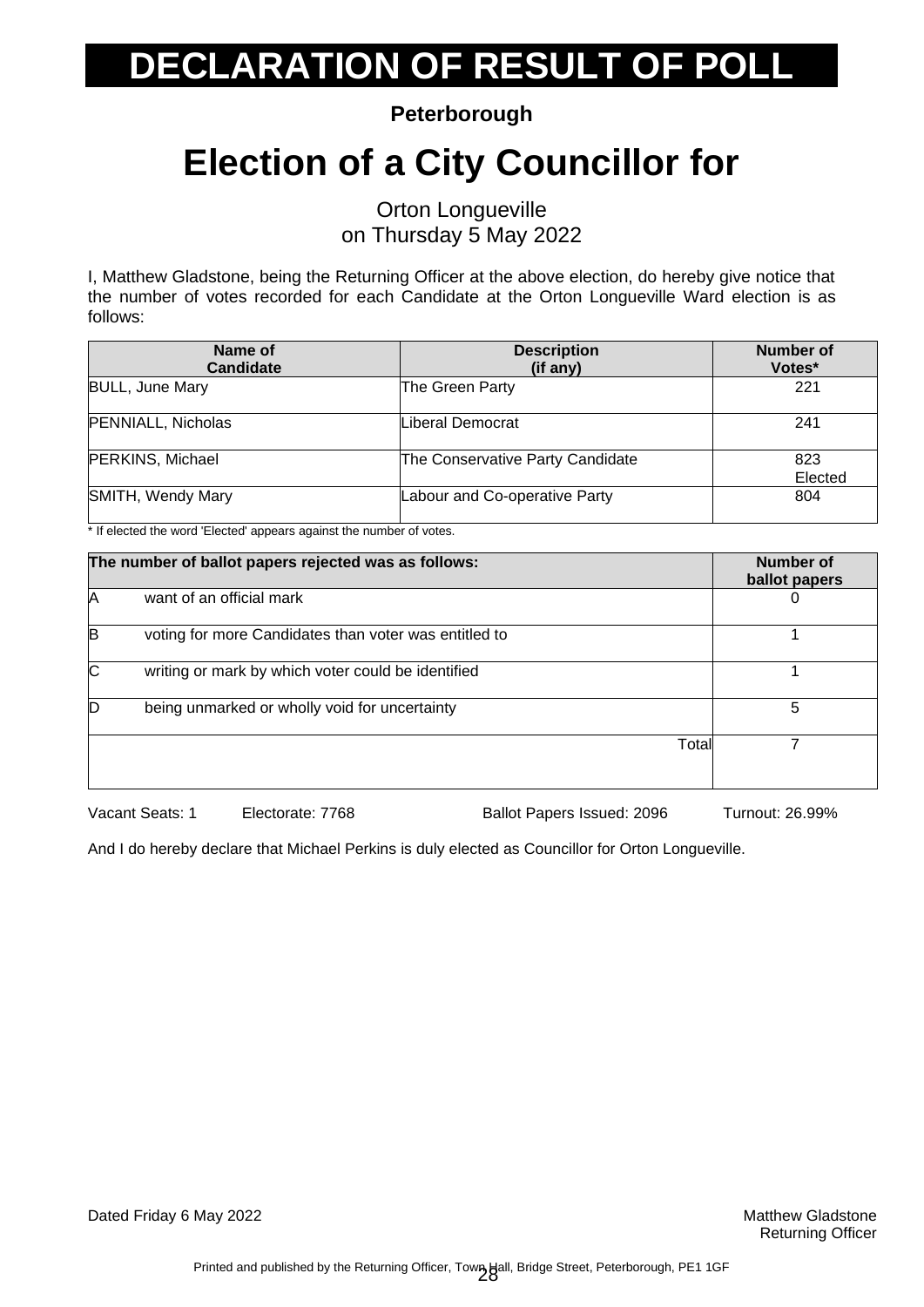**Peterborough**

### **Election of a City Councillor for**

Orton Waterville on Thursday 5 May 2022

I, Matthew Gladstone, being the Returning Officer at the above election, do hereby give notice that the number of votes recorded for each Candidate at the Orton Waterville Ward election is as follows:

| Name of<br><b>Candidate</b>     | <b>Description</b><br>(if any)   | <b>Number of</b><br>Votes* |
|---------------------------------|----------------------------------|----------------------------|
| <b>CARROLL, Vincent Richard</b> | Liberal Democrat                 | 72                         |
| HOWELL, Julie Lisa May          | The Green Party                  | 1907<br>Elected            |
| MCKEARNEY, Henry James          | Labour Party                     | 217                        |
| SAMWAYS, Michael John           | The Conservative Party Candidate | 593                        |

\* If elected the word 'Elected' appears against the number of votes.

| The number of ballot papers rejected was as follows: |                                                       | Number of<br>ballot papers |
|------------------------------------------------------|-------------------------------------------------------|----------------------------|
| IA                                                   | want of an official mark                              |                            |
| B                                                    | voting for more Candidates than voter was entitled to |                            |
| C                                                    | writing or mark by which voter could be identified    |                            |
| ID.                                                  | being unmarked or wholly void for uncertainty         | 12                         |
|                                                      | Total                                                 | 13                         |

Vacant Seats: 1 Electorate: 7369 Ballot Papers Issued: 2802 Turnout: 38.02%

And I do hereby declare that Julie Lisa May Howell is duly elected as Councillor for Orton Waterville.

Dated Friday 6 May 2022 **Matthew Gladstone** Matthew Gladstone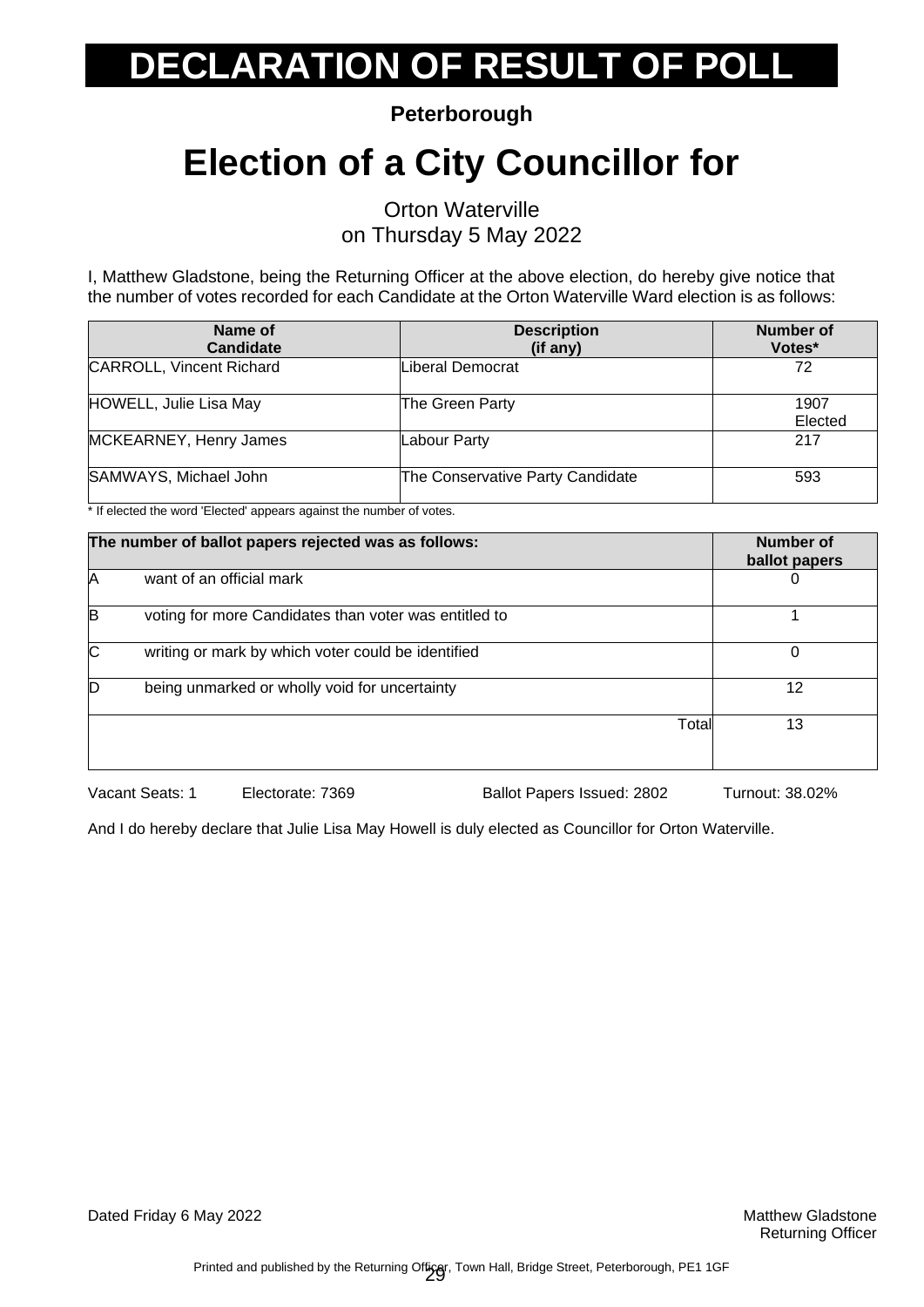**Peterborough**

### **Election of a City Councillor for**

Park

on Thursday 5 May 2022

I, Matthew Gladstone, being the Returning Officer at the above election, do hereby give notice that the number of votes recorded for each Candidate at the Park Ward election is as follows:

| Name of<br><b>Candidate</b>  | <b>Description</b><br>(if any)          | <b>Number of</b><br>Votes* |
|------------------------------|-----------------------------------------|----------------------------|
| BASHIR, Shazia               | The Conservative Party Candidate        | 895                        |
| HARDMAN, lan                 | Liberal Democrat                        | 201                        |
| <b>MORRIS, Susan Melancy</b> | <b>Reform UK</b>                        | 116                        |
| RADIC, Fiona Jane            | The Green Party                         | 128                        |
| SABIR, Mohammed              | Labour and Co-operative Party Candidate | 1504<br>Elected            |

\* If elected the word 'Elected' appears against the number of votes.

| The number of ballot papers rejected was as follows: |                                                       | <b>Number of</b><br>ballot papers |    |
|------------------------------------------------------|-------------------------------------------------------|-----------------------------------|----|
| IA                                                   | want of an official mark                              |                                   | O  |
| B                                                    | voting for more Candidates than voter was entitled to |                                   | 4  |
| C                                                    | writing or mark by which voter could be identified    |                                   | ႒  |
| D                                                    | being unmarked or wholly void for uncertainty         |                                   | 6  |
|                                                      |                                                       | Total                             | 12 |
|                                                      |                                                       |                                   |    |

Vacant Seats: 1 Electorate: 7159 Ballot Papers Issued: 2856 Turnout: 39.9%

And I do hereby declare that Mohammed Sabir is duly elected as Councillor for Park.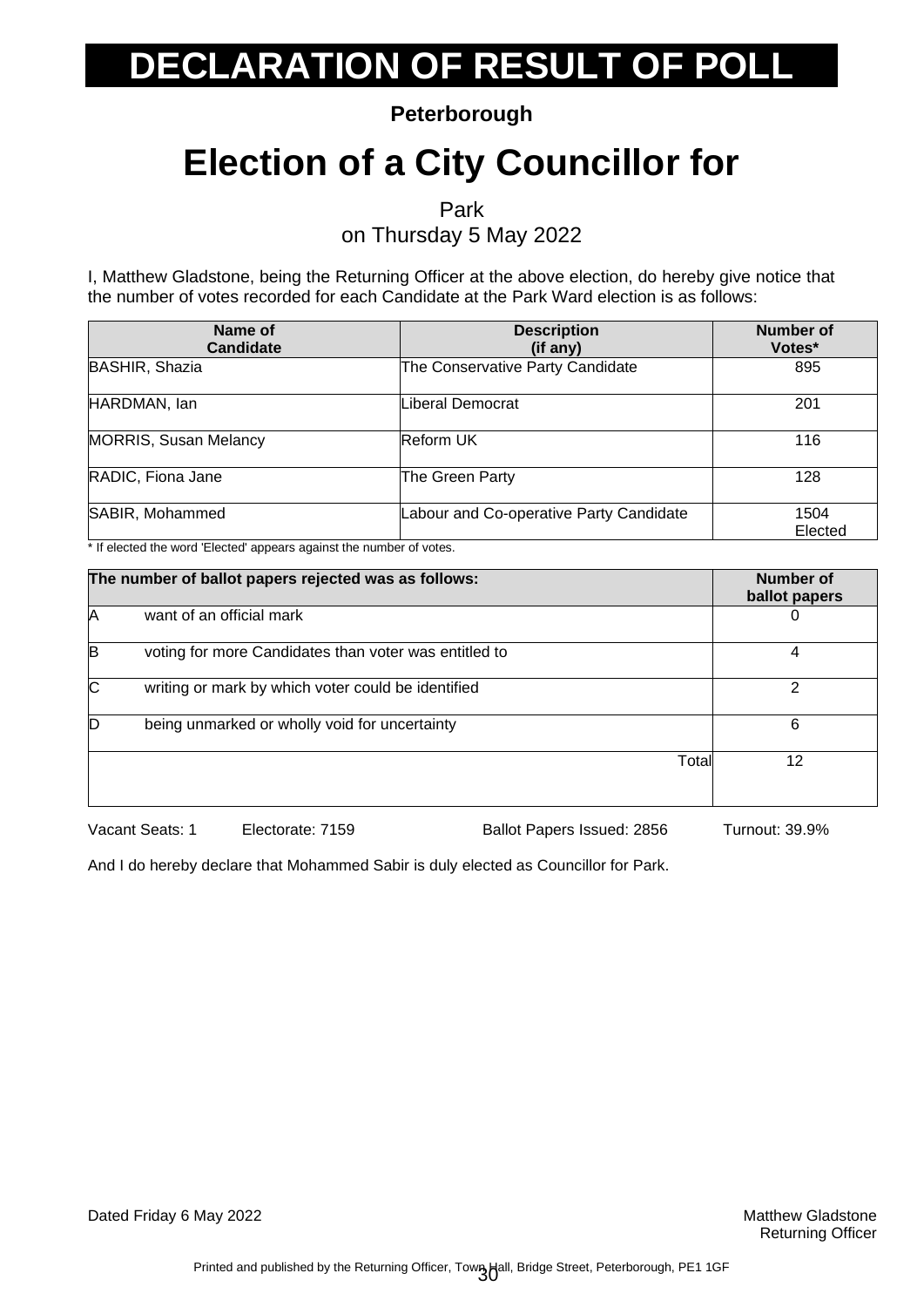**Peterborough**

### **Election of a City Councillor for**

Paston & Walton on Thursday 5 May 2022

I, Matthew Gladstone, being the Returning Officer at the above election, do hereby give notice that the number of votes recorded for each Candidate at the Paston and Walton Ward election is as follows:

| Name of<br><b>Candidate</b>                                                                                                                      | <b>Description</b><br>(if any)   | <b>Number of</b><br>Votes* |
|--------------------------------------------------------------------------------------------------------------------------------------------------|----------------------------------|----------------------------|
| ALLEN, Tony                                                                                                                                      | <b>Reform UK</b>                 | 142                        |
| FENNER, Angela May                                                                                                                               | The Conservative Party Candidate | 505                        |
| HORNE, Amanda                                                                                                                                    | The Green Party                  | 92                         |
| MICKIEWICZ, Gregorz Lukasz                                                                                                                       | Labour Party                     | 374                        |
| SHAHEED, Asif<br>$\mathbf{a}$ and $\mathbf{a}$ and $\mathbf{a}$ and $\mathbf{a}$ and $\mathbf{a}$<br>$\cdots$<br>$\cdot$ $\cdot$ $\cdot$ $\cdot$ | Liberal Democrat                 | 895<br>Elected             |

If elected the word 'Elected' appears against the number of votes.

| The number of ballot papers rejected was as follows: |                                                       | Number of<br>ballot papers |   |
|------------------------------------------------------|-------------------------------------------------------|----------------------------|---|
| A                                                    | want of an official mark                              |                            | 0 |
| B                                                    | voting for more Candidates than voter was entitled to |                            |   |
| ІС                                                   | writing or mark by which voter could be identified    |                            | O |
| D                                                    | being unmarked or wholly void for uncertainty         |                            | 0 |
|                                                      |                                                       | Total                      |   |

Vacant Seats: 1 Electorate: 7539 Ballot Papers Issued: 2009 Turnout: 26.65%

And I do hereby declare that Asif Shaheed is duly elected as Councillor for Paston Walton.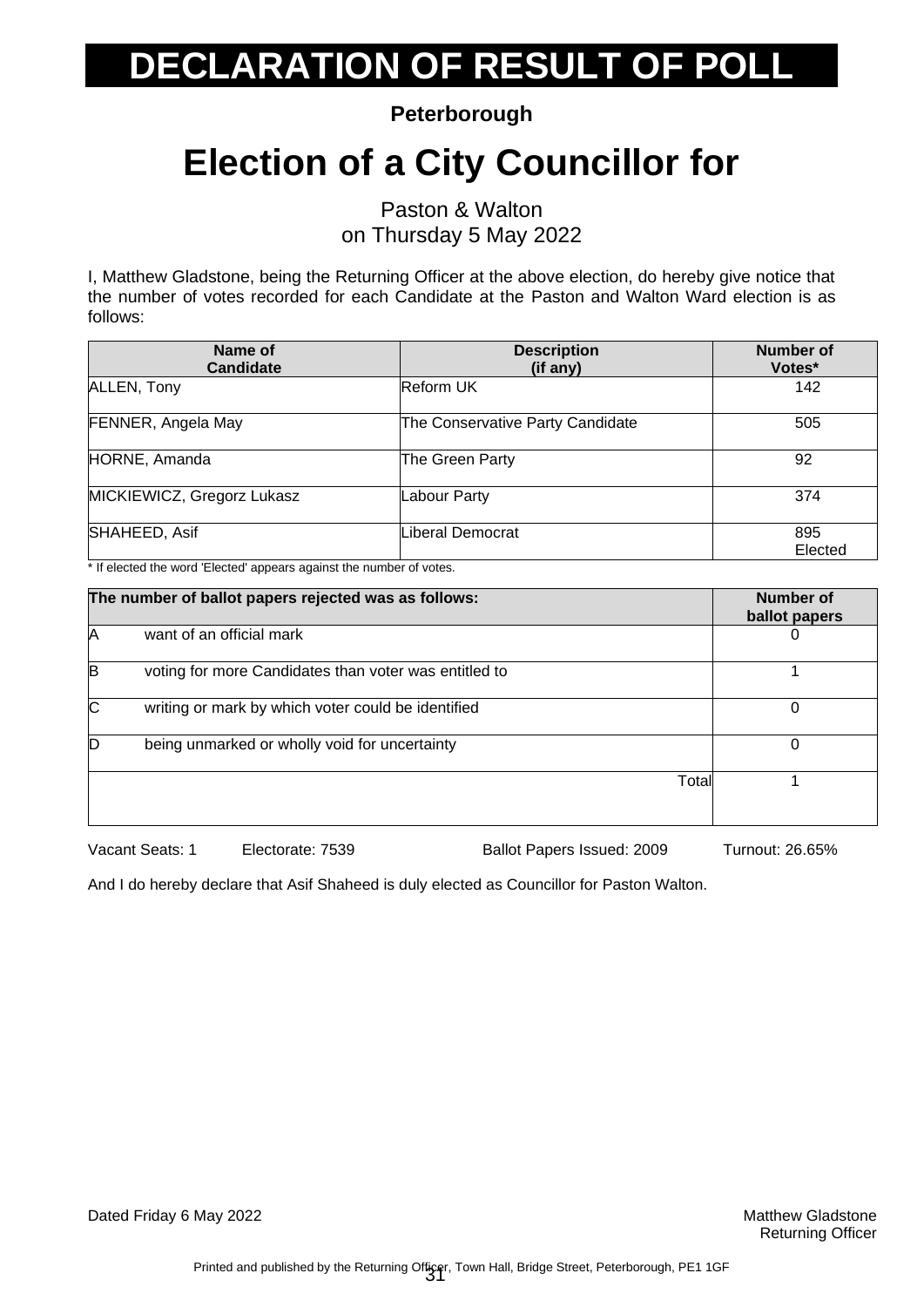**Peterborough**

### **Election of a City Councillor for**

Ravensthorpe on Thursday 5 May 2022

I, Matthew Gladstone, being the Returning Officer at the above election, do hereby give notice that the number of votes recorded for each Candidate at the Ravensthorpe Ward election is as follows:

| Name of<br><b>Candidate</b> | <b>Description</b><br>(if any)   | <b>Number of</b><br>Votes* |
|-----------------------------|----------------------------------|----------------------------|
| CHAM, Richard John Thomas   | Liberal Democrat                 | 156                        |
| MURPHY, Edward Patrick      | Independent                      | 615                        |
| RANGZEB, Mohammed           | The Conservative Party Candidate | 1202<br>Elected            |
| <b>TOKIR, Mohammed</b>      | Labour and Co-operative Party    | 775                        |

\* If elected the word 'Elected' appears against the number of votes.

| The number of ballot papers rejected was as follows: |                                                       | Number of<br>ballot papers |    |
|------------------------------------------------------|-------------------------------------------------------|----------------------------|----|
| IA                                                   | want of an official mark                              |                            |    |
| B                                                    | voting for more Candidates than voter was entitled to |                            | 6  |
| C                                                    | writing or mark by which voter could be identified    |                            |    |
| ID.                                                  | being unmarked or wholly void for uncertainty         |                            | 6  |
|                                                      |                                                       | Total                      | 12 |
|                                                      |                                                       |                            |    |

Vacant Seats: 1 Electorate: 7676 Ballot Papers Issued: 2761 Turnout: 35.97%

And I do hereby declare that Mohammed Rangzeb is duly elected as Councillor for Ravensthorpe.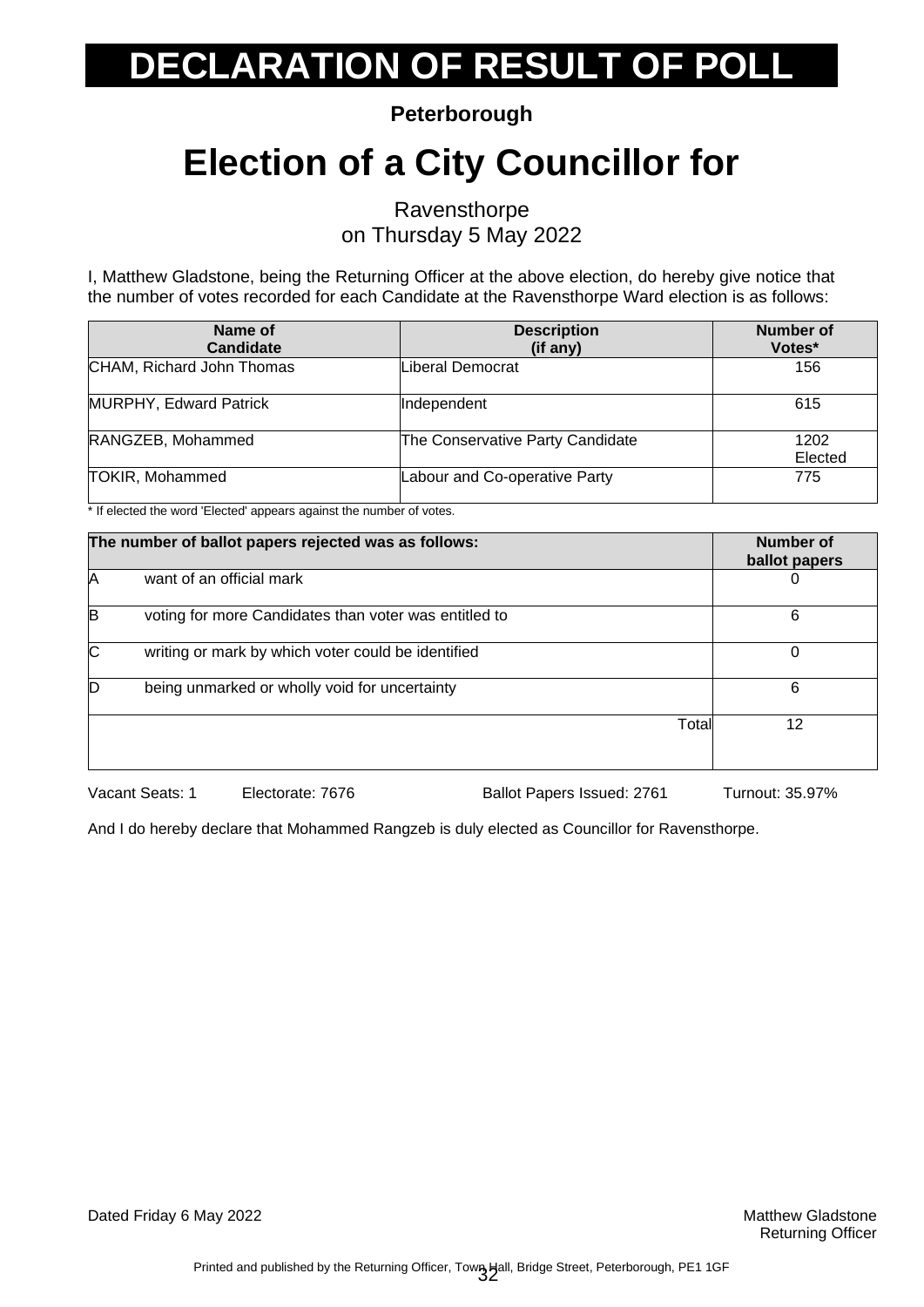**Peterborough**

### **Election of a City Councillor for**

Stanground South on Thursday 5 May 2022

I, Matthew Gladstone, being the Returning Officer at the above election, do hereby give notice that the number of votes recorded for each Candidate at the Stanground South Ward election is as follows:

| Name of<br><b>Candidate</b>  | <b>Description</b><br>$(if$ any) | <b>Number of</b><br>Votes* |
|------------------------------|----------------------------------|----------------------------|
| <b>BISBY, Raymond</b>        | The Conservative Party Candidate | 967                        |
| <b>FISH, Timothy William</b> | Labour Party                     | 566                        |
| MIDDLETON, Stuart            | The Green Party                  | 182                        |

If elected the word 'Elected' appears against the number of votes.

| The number of ballot papers rejected was as follows: |                                                       | <b>Number of</b><br>ballot papers |
|------------------------------------------------------|-------------------------------------------------------|-----------------------------------|
| IA                                                   | want of an official mark                              | O                                 |
| B                                                    | voting for more Candidates than voter was entitled to | 3                                 |
| $\overline{C}$                                       | writing or mark by which voter could be identified    | 0                                 |
| D                                                    | being unmarked or wholly void for uncertainty         | 9                                 |
|                                                      | Total                                                 | 12                                |

Vacant Seats: 1 Electorate: 7685 Ballot Papers Issued: 1727 Turnout: 22.4%

And I do hereby declare that Raymond Bisby is duly elected as Councillor for Stanground South.